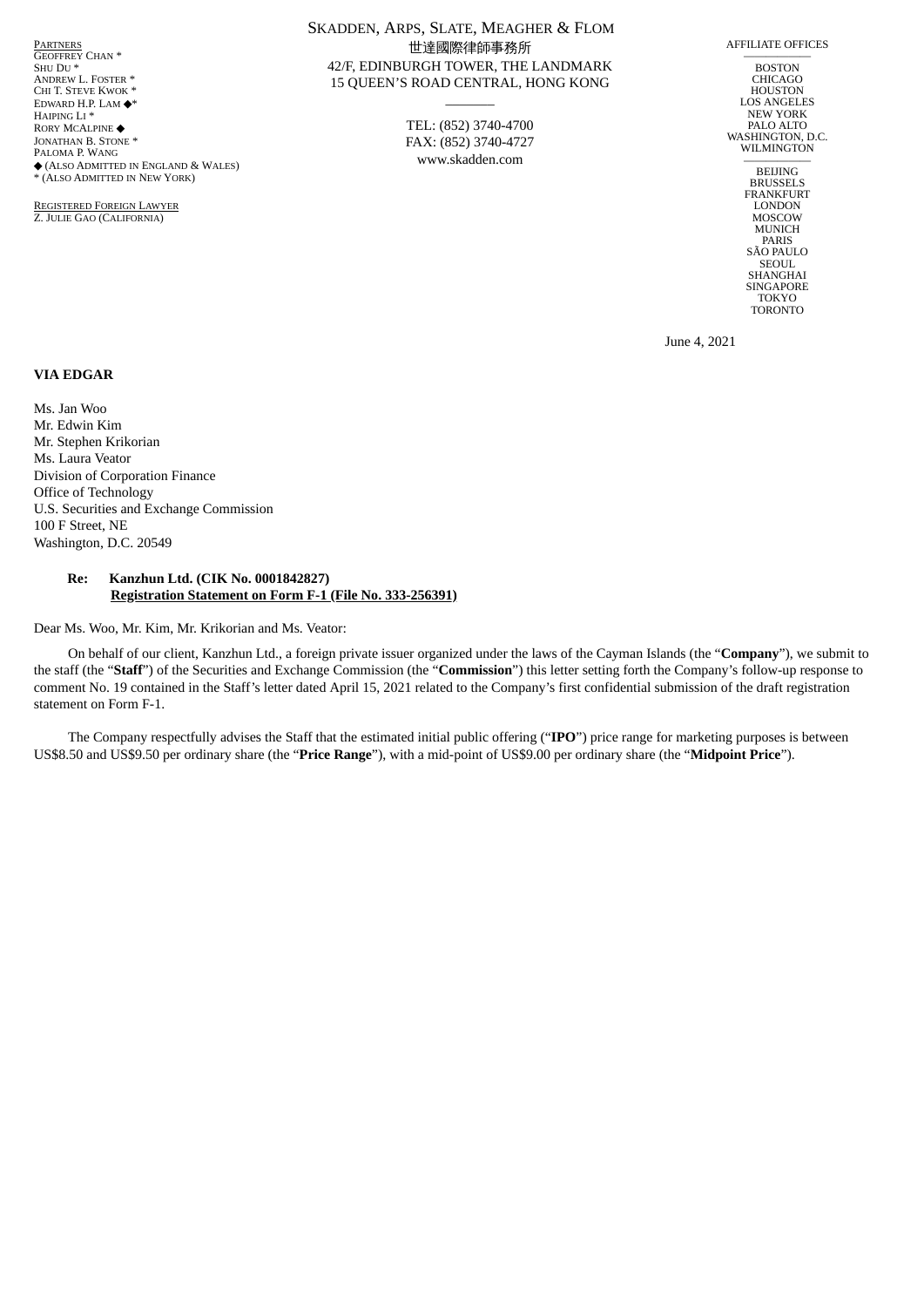Securities and Exchange Commission June 4, 2021 Page 2

As is typical for IPOs, the Price Range was not derived by reference to any single fair value valuation methodology, but was determined as a result of discussions between the Company and the underwriters. Among the factors that the parties considered in setting the Price Range were the following: (a) the general conditions of the securities market and the recent market prices of, and the demand for, publicly traded equity securities of comparable companies; (b) the Company's financial condition and prospects; (c) estimates of business potential and earnings prospects for the Company and the high-growth internet industry in which it operates; (d) recent performance of IPOs of companies in the high-growth internet industry sector; (e) business developments impacting the Company; and (f) input received from the lead underwriters, including discussions that took place with senior management of the Company.

The Company respectfully advises the Staff that, in determining the fair value of its ordinary share as of the various grant dates in the last six months, the Company, with the assistance of an independent valuation firm, has considered the guidance prescribed by the AICPA Audit and Accounting and Valuation Guide, "Valuation of Privately-Held-Company Equity Securities Issued as Compensation" (the "**Guide**").

#### Paragraph 10.04 of the Guide provides that:

"The ultimate IPO price is generally not likely to be a reasonable estimate of the fair value for pre-IPO equity transactions of the enterprise. The value of a private enterprise before and after a successful IPO may be sianificantly different. In addition, the IPO event itself increases enterprise value, *because, among other things, it allows the enterprise access to the public capital markets."*

## Paragraph 10.05 of the Guide provides further that:

"The IPO price also reflects an estimate of the expected valuation of the company's shares based upon its position following a successful IPO. As a result, it normally incorporates the effect of the issuance of primary shares by the company, the proceeds from which can be used to either reduce the company's debt level or to provide capital to fully finance the company's expansion or development of its business plan. In contrast, most financings for earlier stage companies do not allow the company to reach break-even cash flows and to become selfsustaining. Therefore, the IPO price recommendation may be free from the risk premium associated with the need to raise additional capital associated with earlier stage companies."

A detailed description of the valuation method used and the factors contributing to the changes in the fair value of an ordinary share of the Company between March 8, 2019 and March 31, 2021 is set forth on pages 114 to 116 of the Company's Amendment No. 1 to registration statement on Form F-1 filed with the Commission on May 25, 2021. The Company respectfully advises the Staff that there was a 32.7% increase from the fair value of an ordinary share of the Company as of the most recent and only valuation date in the last six months (i.e., US\$6.78 per ordinary share as of March 31, 2021), to the Midpoint Price of US\$9.00 per ordinary share, and such increase was primarily attributable to the following factors:

2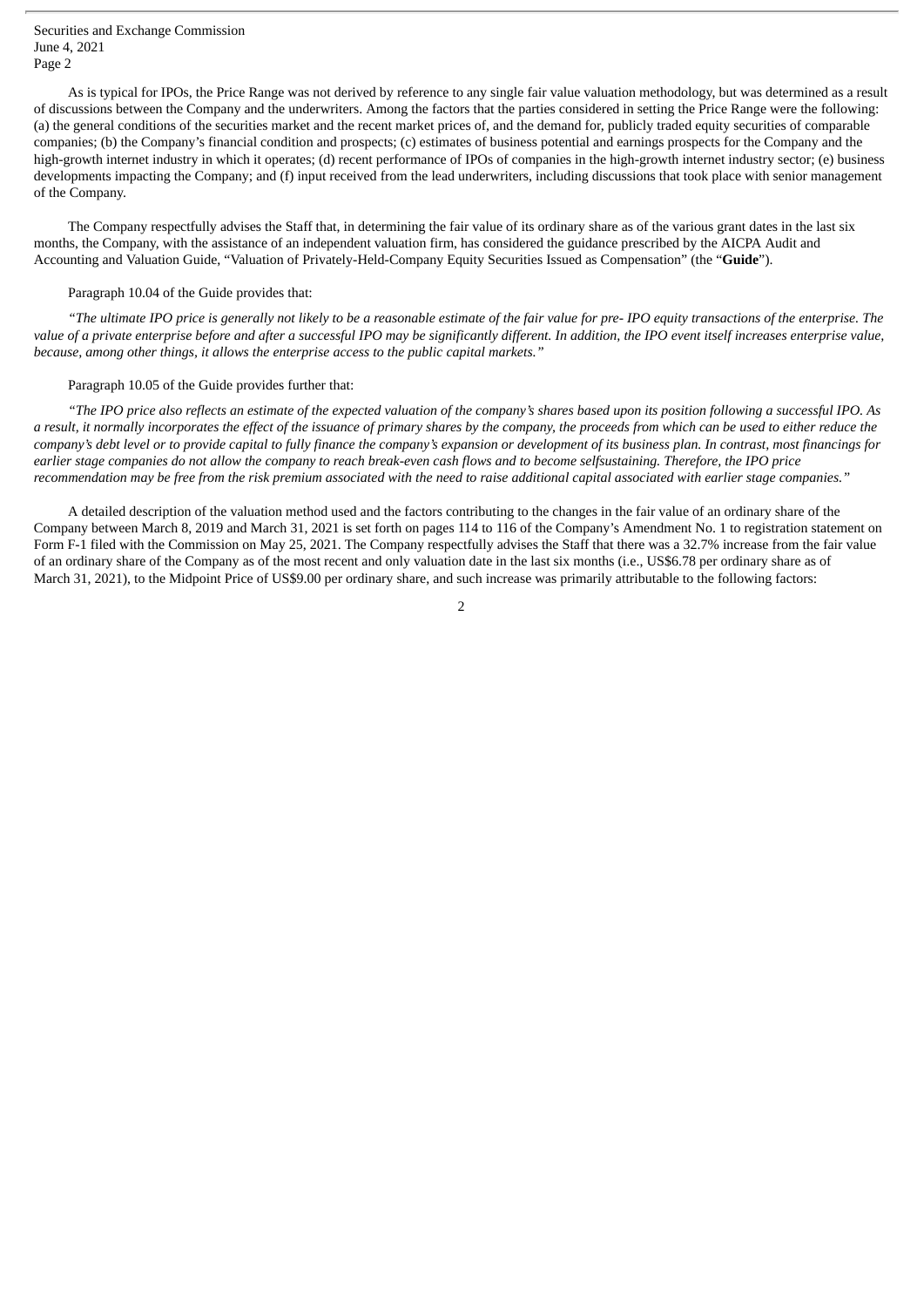Securities and Exchange Commission June 4, 2021 Page 3

# **1. Substantially enhanced financial resources upon the imminent IPO and reduced cost of capital**

Given the proximity to the completion of the Company's IPO, the Price Range assumes a successful offering. A successful offering will provide the Company with (i) proceeds that substantially strengthen the Company's financial position and funding for the realization of its business plan, (ii) direct access to the public corporate debt and equity markets, and (iii) higher brand value to attract new customers as a publicly listed company. These factors will substantially strengthen the Company's ability to rapidly grow its business, raise its overall profile and reduce its cost of capital, which have been reflected in the valuation implied by the Price Range.

## **2. Substantially enhanced liquidity and marketability of the ordinary shares**

The historical valuations of the Company's ordinary shares reflected the illiquidity of the ordinary shares and the uncertainty of the Company's IPO, where a discount for lack of marketability was considered in the historical fair value valuations. The Midpoint Price assumes a successful IPO in the near term and represents an estimate of the fair value of the unrestricted, freely tradable shares that would be sold in the public offering market without liquidity and marketability discounts.

Given the above factors, as a result of the imminent IPO, if the Company had performed a valuation of its ordinary shares as of the IPO date using the same methodology with the same assumptions as those on the most recent and only valuation date in the last six months (e.g., using the same financial projections prepared for the valuation as of March 31, 2021), the implied discount rate for business enterprise value (i.e., weighted average cost of capital) would have decreased from 20% to 17% and the discount for lack of marketability would have decreased from 8% to 0%, and all outstanding preferred shares of the Company would be converted into ordinary shares. As a result, the per share fair value would increase from US\$6.78 to US\$9.13, which is close to the Midpoint Price.

In consideration of the above, the Company believes that the difference between the fair value of its ordinary share determined for share-based compensation in the last six months and the Price Range is reasonable.

> *\* \* \** 3